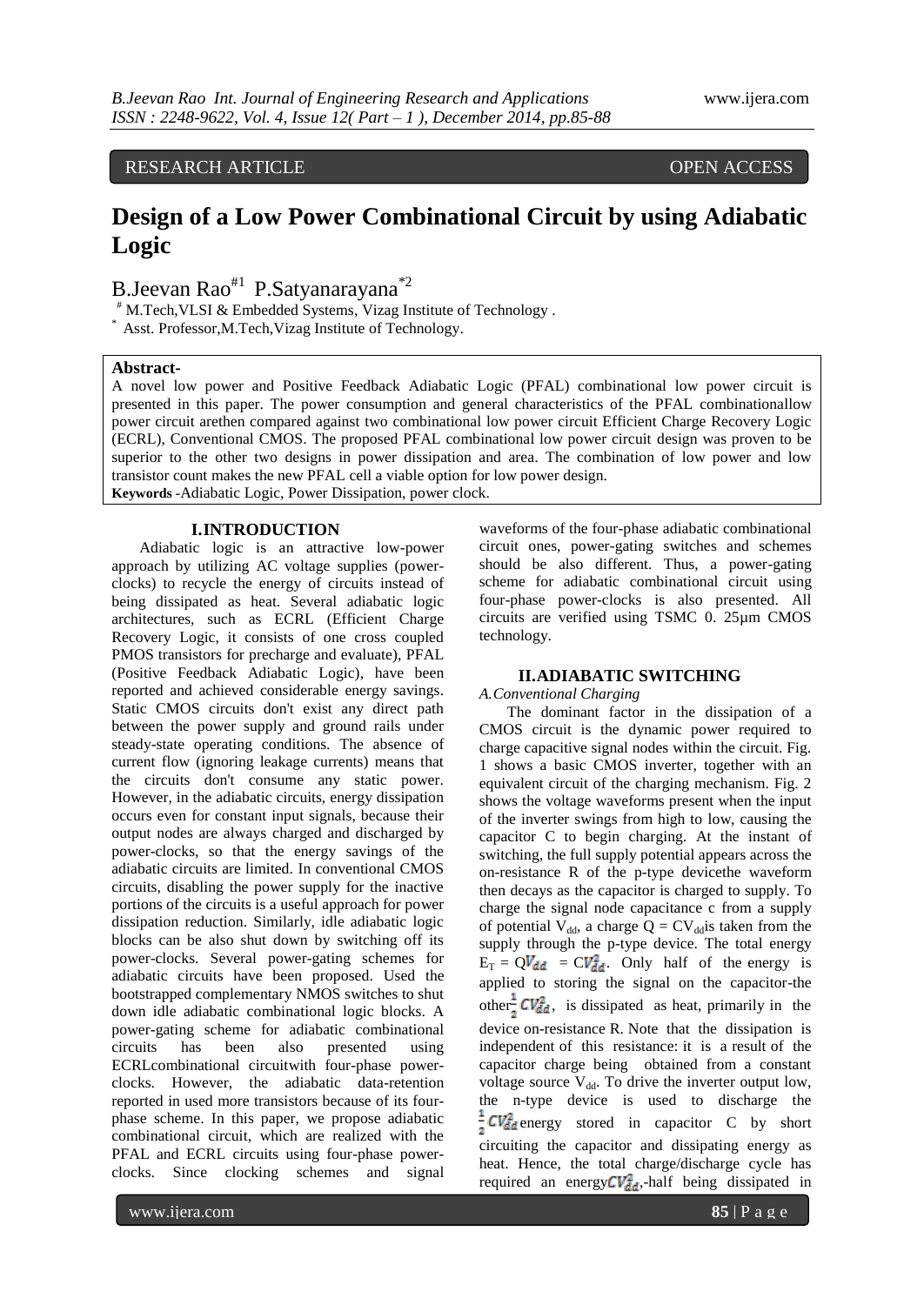charging, and half being used for information storage before it too is dissipated during discharge [1-4].



Fig. 1 A Static CMOS inverter and its equivalent circuit for the case where the capacitor C is being charged through a device of on-resistance R.



Fig. 2 Voltage waveforms present in the equivalent circuit when charging the capacitor from 0 V to supply in the conventional manner.

## *B.Adiabatic Charging*

Adiabatic switching [5-8] can be achieved by ensuring that the potential across the switching devices is kept arbitrarily small. In Fig. 2, it can be seen that the potential V, across the switch Resistance is high in the conventional case because of the abrupt application of  $V_{dd}$  to the RC circuit. Adiabatic charging may be achieved by charging the capacitor from a time-varying source, as shown in Fig. 3. This source has an initial value of  $V_i = 0$  V the ramp increases towards  $V_{dd}$  at a slow rate that ensures  $V_r = V_i - V_c$ , is kept arbitrarily small. This rate is set by ensuring that the period of the ramp  $T>>RC$ .

 The energy for a charging event is calculated by Integrating the power p (t) during the transition time T

$$
E = \int_0^T p(t) dt = \int_0^T \vartheta(t) \, \text{ i(t)dt}
$$

In fact, the energy dissipated is

$$
E_{diss} = I^2 RT = \left(\frac{CV_{dd}}{T}\right)^2 RT = \left(\frac{RC}{T}\right)CV_{dd}^2
$$

A linear increase in T causes a linear decrease in power dissipation. Adiabatic discharge can be arranged in a similar manner with a descending ramp. Now, if T is sufficiently larger than RC, energy dissipation during charging  $E_{diss} \rightarrow 0$ , and so the total energyremoved from the supply is the  $CV_{dd}^2$ minimum required to charge the capacitor and hence

hold the logic state. This energy may be removed from the capacitor and returned to the power supply adiabatically by ramping $V_i$ , back down from  $V_{dd}$  to 0 V. As a result, given a suitable supply, it should be possible then to charge and discharge signal node capacitances with only marginal net losses. Note that the RC time constant of a typical CMOS process is about 20ns.

| Vi |                            | $-$           |
|----|----------------------------|---------------|
|    |                            | ۰             |
| Vc |                            | $v_{dd}$      |
|    |                            | $\bullet$     |
| Vr |                            | Vdd           |
|    |                            | ۰             |
|    | $\sim$<br>$\sim$<br>$\sim$ | . .<br>$\sim$ |

Fig. 3 Voltage waveforms present in the equivalent circuit when charging the capacitor from 0V to  $V_{\text{rel}}$  in the adiabatic manner.

#### **III.ADIABATIC LOGIC FAMILIES**

In my literature survey practical adiabatic families can be classified as either PARTIALLY ADIABATIC or FULLY ADIABATIC. In a PARTIALLY ADIABATIC CIRCUIT, some charge is allowed to be transferred to the ground, while in a FULLY ADIABATIC CIRCUIT, all the charge on the load capacitance is recovered by the power supply. Fully adiabatic circuitsfacea lot ofproblemswith respect to the operating speedand the inputs power clock synchronization [10-11]. Now I can choose the partial adiabatic circuits i.e., ECRL (Energy Charge Recovery Logic) and PFAL (Positive Feedback Adiabatic Logic).

#### *A.Efficient Charge Recovery Logic(ECRL)*

Efficient Charge Recovery Logic (ECRL) proposed by Moon and Jeong, shown in Fig 4, uses crosscoupled PMOS transistors. It has the structure similar to Cascode Voltage Switch Logic (CVSL) with differential signaling. It consists of two crosscoupled transistors and two pull down transistors in the N-functional blocks for the ECRLadiabatic logic block.



Fig. 4 Basic Structure of Adiabatic ECRL Logic

#### *B.Positive Feedback Adiabatic Logic(PFAL)*

The partial energy recovery circuit structure named Positive Feedback Adiabatic Logic (PFAL) has been used, since it shows the lowest energy consumption if compared to other similar families, and a good robustness against technological parameter variations. It is a dual-rail circuit with partial energy recovery. The general schematic of the PFAL gate is shown in Figure 5. The core of all the PFAL[5-6] gates is an adiabatic amplifier, a latch made by the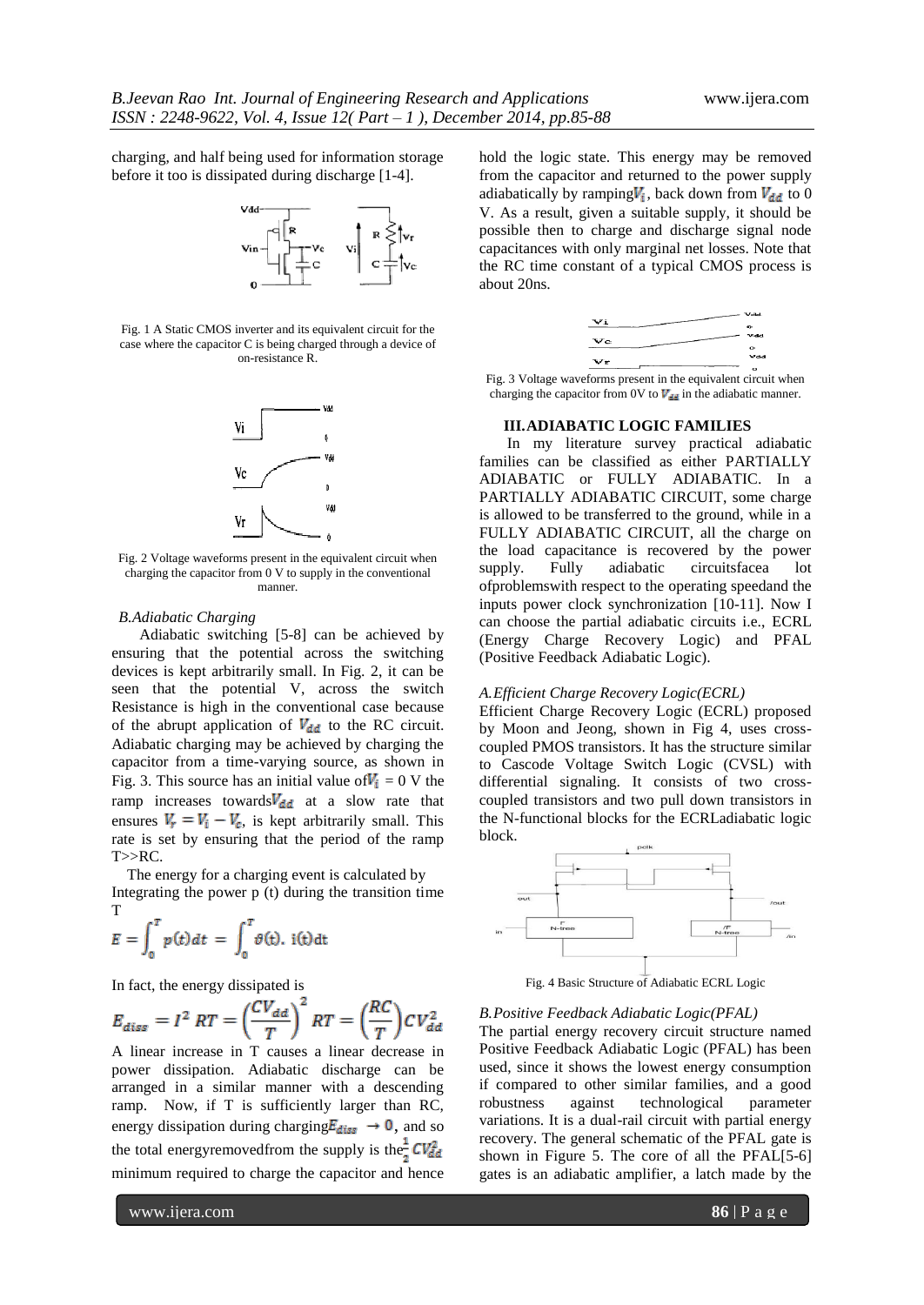two PMOS cross coupled transistors and two NMOS transistors,that avoids a logic level degradation on the output nodes out and /out. The two n-trees realize the logic functions.



# **IV.DESIGN OF COMBINATIONAL CIRCUIT USING ADIABATIC LOGIC FAMILIES**

 Based on the basic structures of adiabatic ECRL [9] logic, I can design the ECRL combinational circuit. Initially, input A is high and input B is low. When power clock (pclk) rises from zero to  $V_{DD}$  then output carry remains ground level. Output sum follows the pclk. When pclk reaches at  $V_{DD}$ , outputs sum and carry hold logic value  $V_{DD}$  and zero respectively. This output values can be used for the next stage as an inputs. Now pclk falls from  $V_{DD}$ to zero, high outputs returns its energy to pclk hence delivered charge is recovered.

 Based on the basic structures of adiabatic PFAL logic, I can design the PFALcombinational circuit. Initially, input A is high and input B is low. When power clock (pclk) rises from zero to  $V_{DD}$  then output carry remains ground level. Output sum follows the pclk. When pclk reaches at  $V_{DD}$ , outputs sum and carry hold logic value  $V_{DD}$  and zero respectively. This output values can be used for the next stage as an inputs. Now pclk falls from  $V_{DD}$  to zero, high outputs returns its energy to pclk hence delivered charge is recovered.

## **V.PARAMETER VARIATIONS ONPOWER CONSUMPTION**

 Power consumption in adiabatic circuits strongly depends on the parameter variations. The impact of parameter variations on the power consumption for the two logic families is investigated with respect of CMOS logic circuit, by means of TSPICE simulations. Simulations are carried out at 250nm technology node.

#### *A.Transition Frequency Variation*

 Fig.6 shows the power dissipation per cycle versus switching frequency of the two adiabatic logic families and CMOS for the combinational circuit logic. It is seen that for high frequency the behavior is no more adiabatic and therefore the power

dissipation increases. Thus the simulations are carried out only at useful range of the frequencies to show better result with respect to CMOS.



Fig. 6 Power consumption per cycle versus frequency for acombinational circuit At  $V_{DD} = 2.5V$ 

#### *B.Supply Voltage Variation*

Fig.7 shows the power dissipation per cycle versus supply voltage of the two adiabatic logic families and CMOS for the combinational circuit. It is seen that supply voltage decreases, the gap between CMOS and logic families is reduced. But ECRL and PFAL still shows large power savings over wide range of supply voltage.



#### **VI.SIMULATION AND RESULTS**

 In the below schematic waveform of CMOS combinational circuit is shown in below figure 8.



Fig. 8 Simulated waveform for the CMOS Combinational circuit